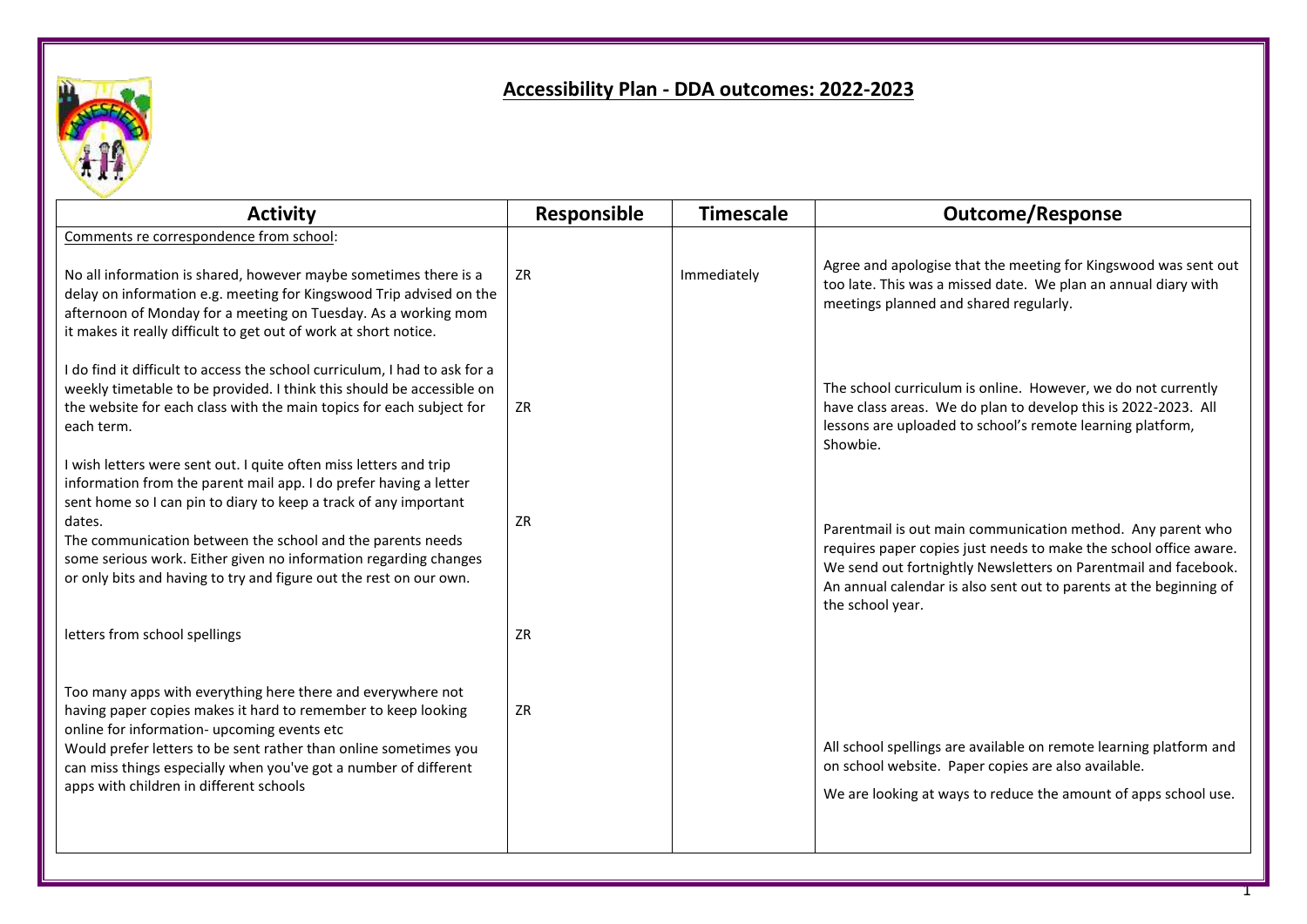| School website no longer displays Facebook and twitter feeds and<br>unless I use Facebook miss out on information<br>More detail when sending information about after school activities<br>such as top hat club I didn't know what my child would be doing<br>when in the club.<br>Parents evening should be face -face not online<br>"Didn't appreciate 2 days notice regarding World Book Day!<br>Being a full time working parent I struggled to put together a<br>costume for my child to wear after having only 2 days notice." | ZR<br>ZR<br>ZR<br>ZR | Facebook is still accessible from the school website. Twitter is no<br>longer used following previous parent feedback.<br>We will look to expand information sent out in letters to try and<br>ensure parents understand. We will also make both teachers and<br>children aware.<br>In 2022-2023 parents evening will be delivered both through<br>Showbie and 1:1.<br>Parents were advised of the world book day date in the diary<br>dates sent to parents at the beginning of the school year. It has<br>also been shared in Newsletters from January onwards. |
|--------------------------------------------------------------------------------------------------------------------------------------------------------------------------------------------------------------------------------------------------------------------------------------------------------------------------------------------------------------------------------------------------------------------------------------------------------------------------------------------------------------------------------------|----------------------|-------------------------------------------------------------------------------------------------------------------------------------------------------------------------------------------------------------------------------------------------------------------------------------------------------------------------------------------------------------------------------------------------------------------------------------------------------------------------------------------------------------------------------------------------------------------|
| School website comments:<br>The website should be more interactive and gives access to more<br>information                                                                                                                                                                                                                                                                                                                                                                                                                           | ZR                   | We would appreciate all suggestions and feedback. We will<br>contact individual directly to attain what information is required.                                                                                                                                                                                                                                                                                                                                                                                                                                  |
| On the school website would be good to easy access the half term<br>dates.<br>if posting on Facebook someone should answer queries. we've had<br>no answers back to questions a couple of times.                                                                                                                                                                                                                                                                                                                                     | ZR<br>ZR             | These are included on the website and located under<br>Parents/School Calendar.<br>Feedback messages are always answered directly to the person. If<br>you have not received an answer, please contact school directly<br>and we will query this with our IT support.                                                                                                                                                                                                                                                                                             |
| In my opinion, the most important and current information could be<br>sent via SMS. This type of communication is most suitable for<br>everyone.                                                                                                                                                                                                                                                                                                                                                                                     | ZR                   | We do use texts as a reminder however this method is not<br>suitable for longer messages where we have to give parents a lot<br>of information.                                                                                                                                                                                                                                                                                                                                                                                                                   |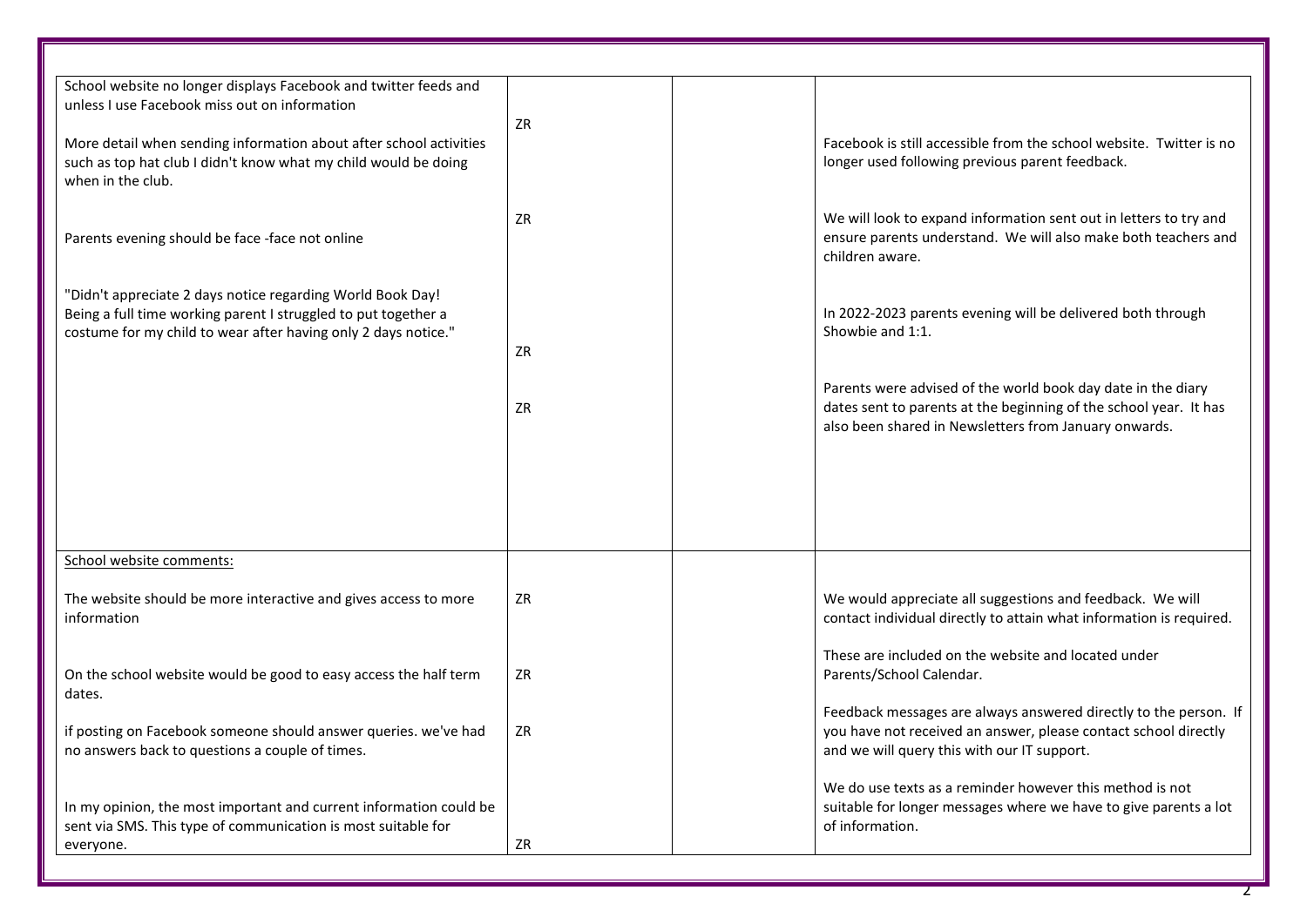| Comments when coming into school:<br>We find it difficult sometimes when the old gate next to the new<br>ZR<br>Gates are now all opened, this was during Covid.<br>walk way for year 6 that has been built is always locked after 3pm<br>(next to year 6 gate). I don't have access to walk through there to<br>get to the other side especially with a little child - we have to walk<br>all the way round to get into the playground. I kindly ask that the<br>gates are open at the right time so parents can access the gates<br>especially at the end of the day when you need to pick the kids up<br>and not have to walk all the way round.<br>ZR<br>open case on street light which is tilted and orange neon Road<br>works barrier left on pavement<br>No, as often cars are all over the road, parking in location where<br>they shouldn't make it a complete harzard to walk to the school,<br>people parking within drive ways (when they shouldn't be) no<br>been added.<br>regard for young students trying to walk to and back from school, let<br>Staggered opening continues.<br>alone adults. Have had numerous conversations with drivers to<br>watch how and where they park and drive.<br>Too many cars parked on the road which makes it hard sometimes<br>for incoming cars to gain access.<br>Too many cars parked on the road and makes it hard for incoming<br>cars to gain access. sometimes cars parked too close to junctions<br>and makes it hard to turn.<br>cars should not be allowed to park outside school gates Florence<br>avenue is often blocked by the parents who drop the children in the<br>morning (not the main gate but the one in the corner, where only |                                                                        |                                                                 |
|---------------------------------------------------------------------------------------------------------------------------------------------------------------------------------------------------------------------------------------------------------------------------------------------------------------------------------------------------------------------------------------------------------------------------------------------------------------------------------------------------------------------------------------------------------------------------------------------------------------------------------------------------------------------------------------------------------------------------------------------------------------------------------------------------------------------------------------------------------------------------------------------------------------------------------------------------------------------------------------------------------------------------------------------------------------------------------------------------------------------------------------------------------------------------------------------------------------------------------------------------------------------------------------------------------------------------------------------------------------------------------------------------------------------------------------------------------------------------------------------------------------------------------------------------------------------------------------------------------------------------------------------------------------------------------------------------------|------------------------------------------------------------------------|-----------------------------------------------------------------|
|                                                                                                                                                                                                                                                                                                                                                                                                                                                                                                                                                                                                                                                                                                                                                                                                                                                                                                                                                                                                                                                                                                                                                                                                                                                                                                                                                                                                                                                                                                                                                                                                                                                                                                         |                                                                        |                                                                 |
|                                                                                                                                                                                                                                                                                                                                                                                                                                                                                                                                                                                                                                                                                                                                                                                                                                                                                                                                                                                                                                                                                                                                                                                                                                                                                                                                                                                                                                                                                                                                                                                                                                                                                                         |                                                                        |                                                                 |
|                                                                                                                                                                                                                                                                                                                                                                                                                                                                                                                                                                                                                                                                                                                                                                                                                                                                                                                                                                                                                                                                                                                                                                                                                                                                                                                                                                                                                                                                                                                                                                                                                                                                                                         |                                                                        |                                                                 |
|                                                                                                                                                                                                                                                                                                                                                                                                                                                                                                                                                                                                                                                                                                                                                                                                                                                                                                                                                                                                                                                                                                                                                                                                                                                                                                                                                                                                                                                                                                                                                                                                                                                                                                         |                                                                        |                                                                 |
| bend blocking the road. No visibility for oncoming traffic. Even<br>worse when they park on both sides of the road so no one can<br>move. Parking on the paths and blocking it completely.<br>needs a wider space                                                                                                                                                                                                                                                                                                                                                                                                                                                                                                                                                                                                                                                                                                                                                                                                                                                                                                                                                                                                                                                                                                                                                                                                                                                                                                                                                                                                                                                                                       | certain classes are going into school). Parents park their cars on the | We will continue to give reminders to parents. Markers have now |